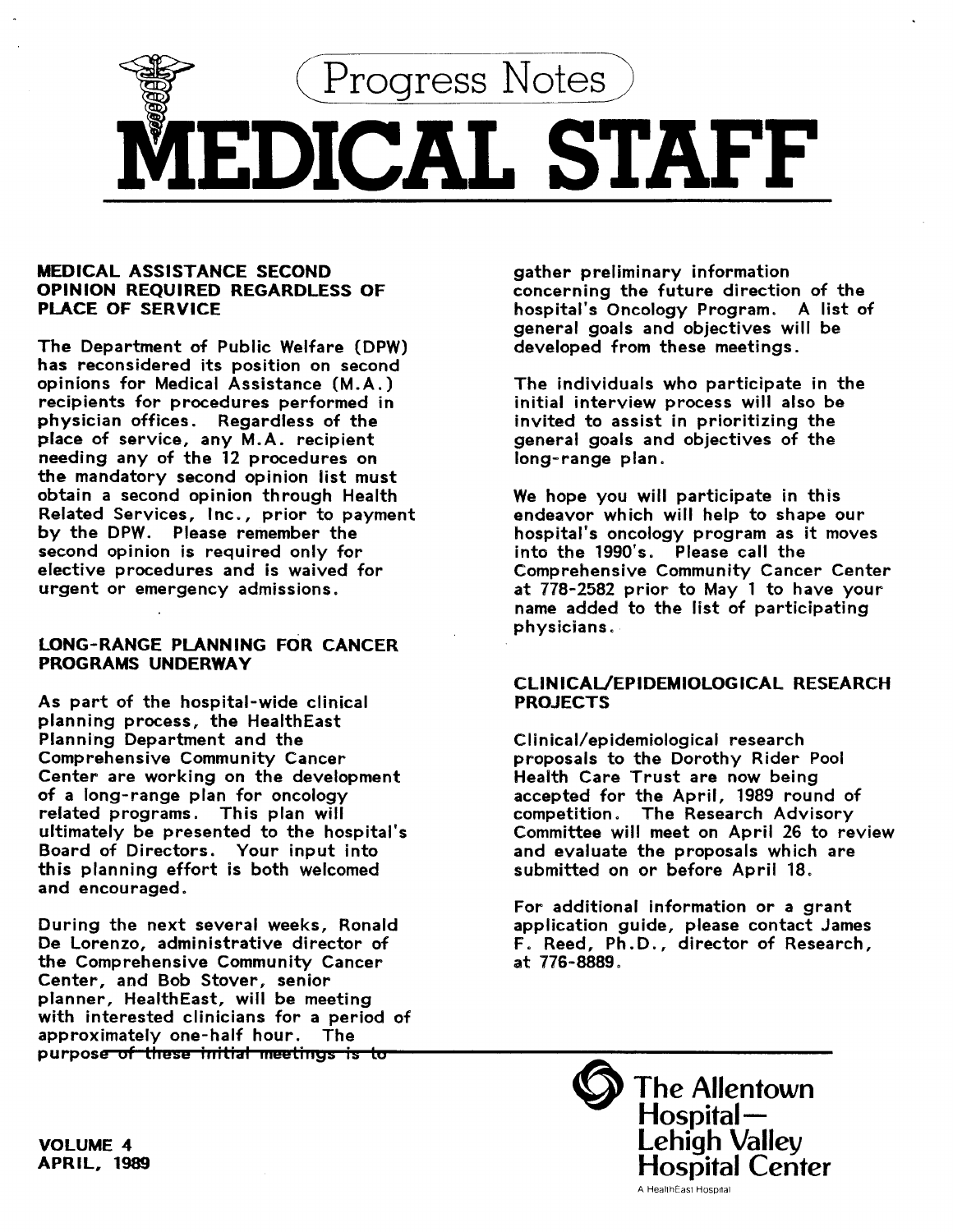# AUTOMATIC STOP ORDERS

Stop medications for orders may be circumvented if the physicians will write an order for the total duration of a course of medication (i.e., an antibiotic for 7 or 10 days) or if they will write for an order to run until the patient is discharged, such as a routine sleep order or mild sedative.

## FLUSHING OF CAPPED PERIPHERAL LINES

At the August 8, 1988 Pharmacy and Therapeutics Committee meeting, the flushing of peripheral intravenous lines (i.e., capped angiocaths and heparin locks) was discussed. The committee approved the recommendation to flush with 0. 9% sodium chloride only post medication administration and/or intermittently (Q8 hours) to maintain patency. The recommendation came forward to the committee after an extensive review of many research articles which demonstrated no difference in peripheral line patency utilizing heparin flushes versus saline flushes.

Heparin flush is still necessary for capped central lines.

## COAGULATION LABORATORY REPLACES FIBRIN DEGRADATION TEST

On April 1, the Coagulation Laboratory replaced the Fibrin Degradation Test (FOP) with a more sensitive and specific test for fibrinolysis called the D-Dimer test. The D-Dimer test offers a quicker turnaround time than the existing methodology for the FOP test and is better able to differentiate between fibrinogenolysis and fibrinolysis.

If you have any questions regarding the new D-Dimer test, please call either David Prager, M.D., director, Hematology-Coagulation Laboratory, or Daniel Kaczor, MT (ASCP), supervisor, Coagulation Laboratory, at 776-8185.

### NERVE AND MUSCLE BIOPSIES

With the merger of The Allentown Hospital and Lehigh Valley Hospital Center, all nerve and muscle biopsies are processed at the LVHC campus. When a nerve or muscle biopsy is to be performed at TAH campus, it is necessary to have adequate lead time in order to have appropriate technical personnel present at the time of the biopsy.

Therefore, to maintain a uniform policy at both campuses, a 24-hour notification for all nerve and muscle biopsies will be required. Notification should be made to the Histology Laboratory, LVHC campus, at 776-8162. Problems concerning scheduling should be addressed to Brian W. Little, M.D., Ph.D., neuropathologist, LVHC campus, at 776-8140.

### NATIONAL VOLUNTEER WEEK

This year, the week of April 9 has been designated as National Volunteer Week. During this time, the hospital recognizes this important group for the tremendous support offered throughout the year.

In addition to assisting in patient contact areas, volunteers are being utilized more than ever before in clerical assistance to a variety of departments, in bulk mailing assignments, and in community outreach programs. Last year alone, volunteers assisted the Medical Affairs Office by processing almost 6,000 pieces of bulk mail.

The members of the Medical Affairs Office would like to take this opportunity to express their sincere appreciation to all hospital volunteers for their support and assistance throughout the year in helping us to serve our Medical Staff.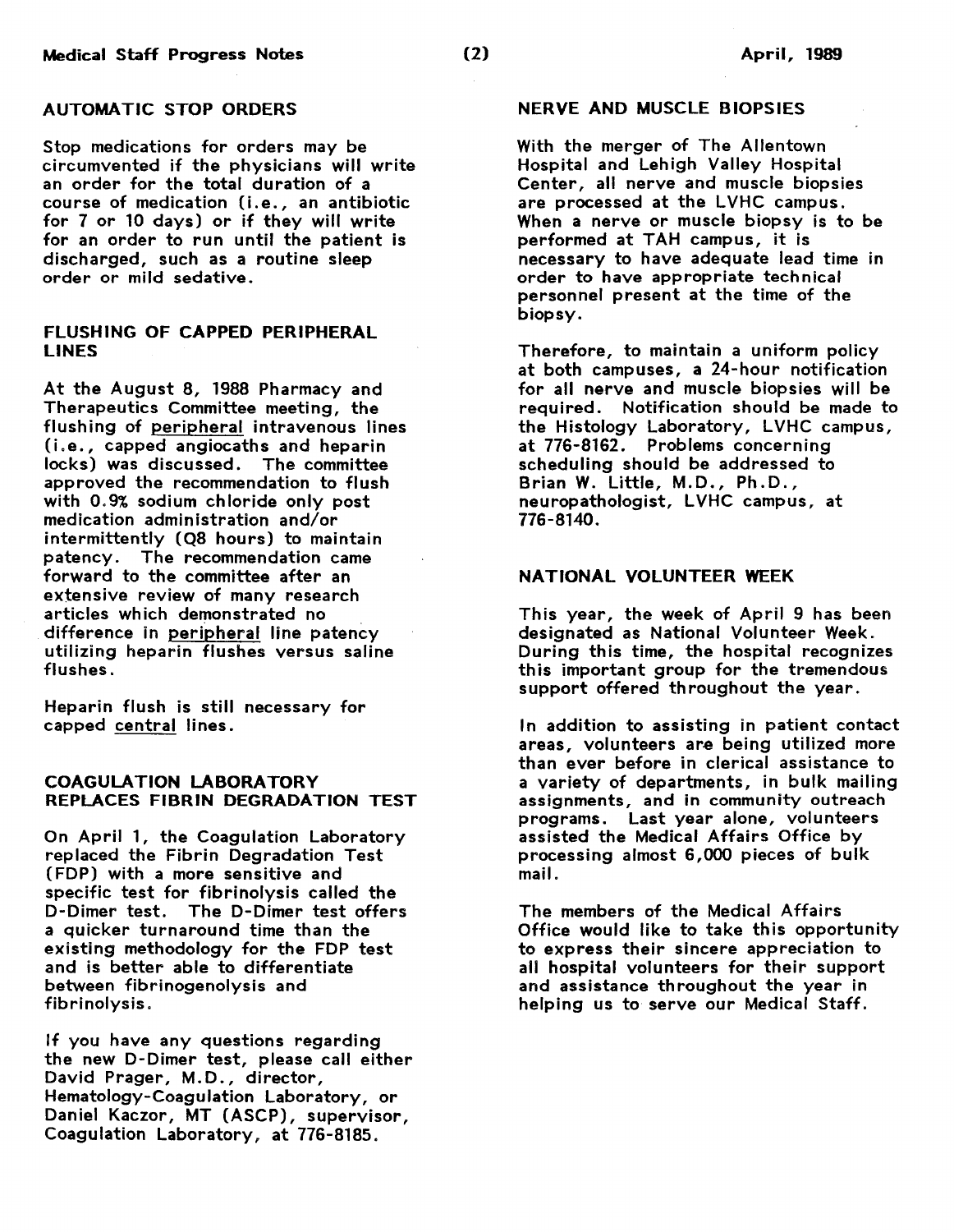#### COLLECTION OF PLEURAL, PERITONEAL AND PERICARDIAL :=LUIDS FOR CYTOLOGY

To avoid improperly collected fluids, please remember that fluids for cytology should be collected in GREEN TOP TUBES, which are available on effusion trays. If you have any questions, please contact Linda Pflueger, CT (ASCP), Cytology supervisor, at 776-8167.

## ATTENTION OFFICE MANAGERS

The Medical Affairs Office is in the process of planning future Physician Office Manager Forums. If you have any ideas for topics which you would like to have discussed, please call Janet M. Laudenslager in Medical Affairs at 776-8980.

## LVHC BUSINESS OFFICE RELOCATES

On April 1, 1989, the LVHC Business .)ffice relocated to the second floor of The Allentown Hospital School of Nursing. The new telephone number is 776-9440. The mailing address remains P.O. Box 689, Allentown, PA 18105.

## CALL PARKS

Due to a recent software upgrade, "Call Parks" can now be picked up from The Allentown Hospital campus by dialing the four digit call park number. It is no longer necessary to dial the access code 77.

## CONGRATULATIONS!

John H. Bellew, D.O., recently became certified as a Diplomate of the American Board of Emergency Medicine.

Zirka M. Halibey, M.D., and Michael S. Patriarco, D.O., recently became ertified by the American Board of Obstetrics and Gynecology.

## PUBLICATIONS, PAPERS AND PRESENTATIONS

"Schwannomatosis: An Unusual, Variant of Neurofibromatosis or a Distinct Clinical Entity?", an article co-authored by Stephen M. Purcell, D.O., dermatologist, was recently published in the March, 1989 issue of Archives of Dermatology.

Howard S. Selden, D.D.S. , endodontist, delivered an illustrated talk titled "The Endo-Antral Syndrome - an Endodontic Complication" to the Montgomery-Bucks Dental Society in King of Prussia.

## OFFICE SPACE AVAILABLE

The upper level of Brandywine Medical Center in Mertztown is available for rent. Area includes 3,500 sq. ft. with electric, water, heat, trash, parking, and security alarm and fees included in the rental. Blue prints are available in the Medical Affairs Office. For more information, contact John Hart in Medical Affairs at 776-8980.

Suite 302 of the Allentown Medical Center, 401 N. 17th Street, (1,900 sq, ft.), is available for rent. For more information, contact Larry Glazerman, M.D., at 434-4015.

## UPCOMING CONFERENCES AND **SEMINARS**

## Primary Care Seminars

"Current Treatment of Vascular Disease" will be presented by Gary G. Nicholas, M.D., vascular surgeon, on Wednesday, May 10, from 10 a.m. to noon in the Auditorium of the LVHC campus.

"Pediatric Pearls" will be presented by Forrest G. Moyer, M.D., Department of Pediatrics, on Wednesday, May 17, from 10 a.m. to noon in the Auditorium at TAH campus.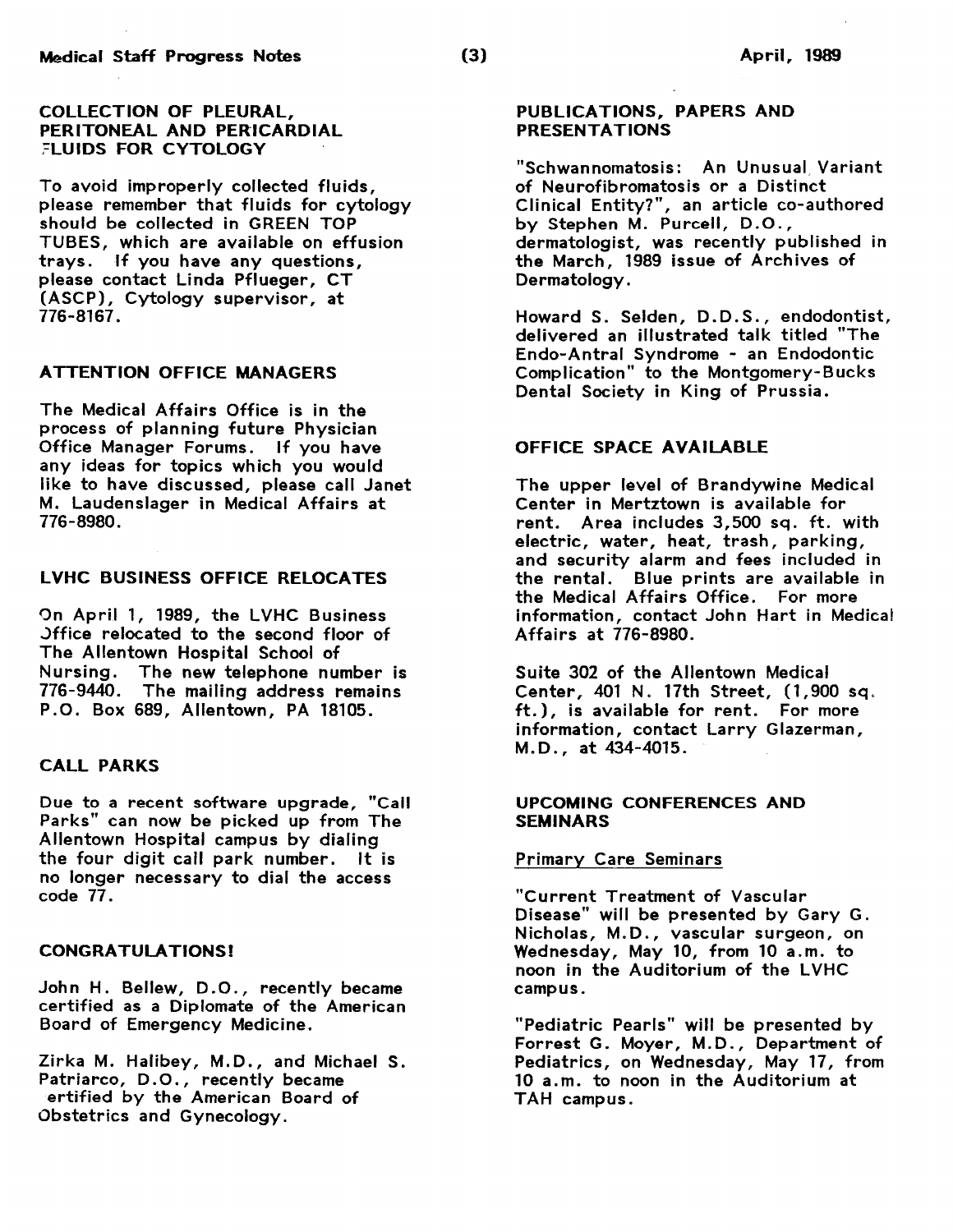The Primary Care Seminars are designed for physicians in Family Practice, Internal Medicine, Pediatrics, and Emergency Medicine, and are sponsored by the Family Practice Division of The Allentown Hospital-- Lehigh Valley Hospital Center.

For more information, call the Human Resource Development Department at 776-8320.

## Medical Grand Rounds

"Thrombolysis in the Future" will be presented by Elliot Grossbard, M.D., medical director of Genentech Incorporated, on Tuesday, April 18.

"Recent Advances in the Management of Obesity" will be presented by Dean Lockwood, M.D., Professor of Medicine and Head of the Endocrine-Metabolism Unit, University of Rochester Medical Center, on Tuesday, April 25.

Medical Grand Rounds is held every Tuesday at noon in the Auditorium of the LVHC campus.

For more information, contact the Department of Medicine at 776-8200.

## Department of Pediatrics Conferences

"Sexual Abuse in Children" will be presented at the Combined Pediatric/OB Conference by Stephen Ludwig, M.D. , director, Pediatric Emergency Department, Children's Hospital of Philadelphia, on Tuesday, April 18, from 7 to 9 a.m. in the Auditorium at TAH campus.

"Review of Antiobiotics for Infections in Children" will be featured as a combined conference of the NorthEast Pediatric Society and the Lehigh Valley Association for Clinical Microbiology and Immunology on Thursday, April 27 from 2 to 5 p.m. in the LVHC Auditorium. Featured speakers include Sarah S. Long, M.D., chief, Section of Infectious Diseases, St. Christopher's Hospital for Children, and

George H. McCracken, Jr., M.D., Professor of Pediatrics, University of Texas, Southwestern Medical Center.

Pre-registration is required. For more information, call Human Resource Development at 776-8320.

"Branchial Cysts and Branchial Sinuses" will be presented by Thomas J. Koch, M.D., otolaryngologist, on Friday, May 12, at noon in the Auditorium at TAH campus.

For more information regarding Pediatric conferences, contact Beverly Humphrey in the Department of Pediatrics at 778-2540.

#### Department of Surgery Grand Rounds

"Surgical Biology Lecture: Physiology of Digestion" will be presented by Mark Vandenberg, M.D., chief surgical resident, on Tuesday, April 18, at 7 a.m. in the LVHC Auditorium.

"Colon-Rectal Resident Lecture: Perianr-' Disorders" will be presented by William Sardella, M.D., colon-rectal resident, on Tuesday, April 25, at 7 a.m. in the LVHC Auditorium.

Surgical Grand Rounds will be presented by Daniel M. Silverberg, M.D., urologist, on Tuesday, May 2, at 7 a.m. in the LVHC Auditorium.

A Radiology Conference will be presented by Robert Kricun, M.D., radiologist, on Tuesday, May 9, at 7 a.m. in the LVHC Auditorium.

A Vascular Conference will be presented by Andrew Hoffman, M.D., surgical resident, on Tuesday, May 16, at 7 a.m. in the LVHC Auditorium.

For more information regarding Surgical Grand Rounds, contact Regina Klein at 776-8337.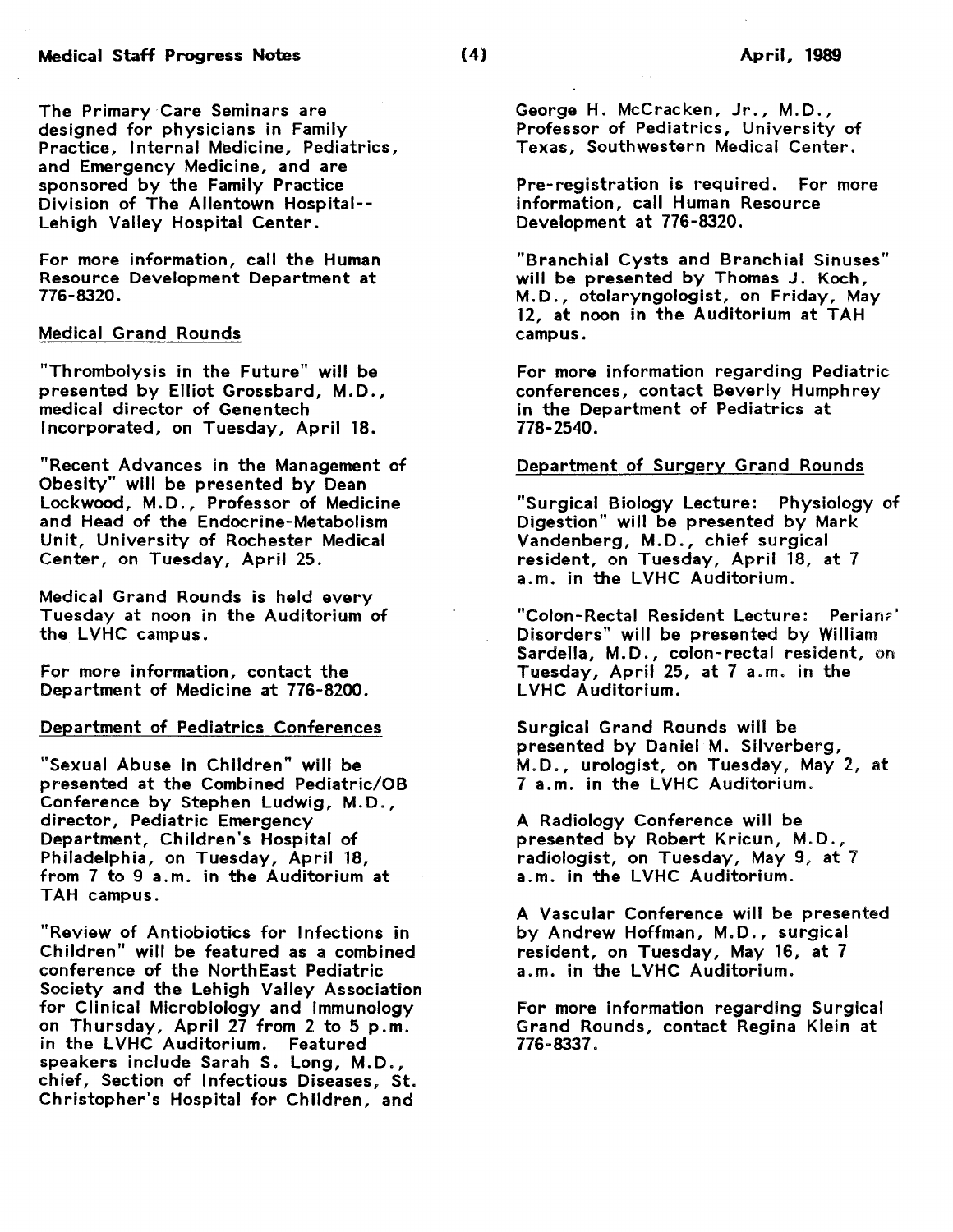Fourth Annual Postgraduate Course in Obstetrics & **Gynecology** 

The Fourth Annual Postgraduate Course in Obstetrics & Gynecology is scheduled for Friday and Saturday, May 5 and 6, at the Allentown Hilton.

This program will provide obstetricians/ gynecologists and other health care personnel with updated information on clinical obstetrics and gynecology. It focuses on three subspecialty areas: gynecologic oncology, maternal-fetal medicine, and reproductive endocrinology. There will be a special lecture on HIV infection and obstetrics/ gynecology. Through this course, the participants will learn new developments in these areas in order to improve their knowledge and skills in clinical practice.

For more information, contact Human Resource Development at 776-8320.

### WHO"S NEW

The Who's New section of Medical Staff Progress Notes contains an update of new appointments, address changes, newly approved privileges, etc. This has replaced the monthly "All Concerned" bulletins which notified all hospital departments of these changes. Please remember that each department or unit is responsible for updating its directory, rolodexes, and approved privilege rosters.

#### APPOINTMENT TO THE STAFF

Lisa S. Bunin, M.D. (Joining Harold J. Goldfarb, M.D.) 2004 Allen Street<br>Allentown PA 18104 Allentown, PA (215) 435-0956 Department of Surgery Division of Ophthalmology Provisional Courtesy

#### ADDITIONAL PRIVILEGES

Carl F. D'Angelo, M.D. Department of Medicine Division of Internal Medicine Section of Gastroenterology Percutaneous Endoscopic Gastrostomy Privileges (PEG)

Richard L. London, M.D. Department of Medicine Division of Internal Medicine Section of Gastroenterology Percutaneous Endoscopic Gastrostomy Privileges (PEG)

James L. McCullough, M.D. Department of Surgery Division of Vascular Surgery Laser Privileges

Mark H. Mishkin, M.D. Department of Medicine Division of Internal Medicine Section of General Internal Medicine Diagnostic Flexible Sigmoidoscopy Privileges